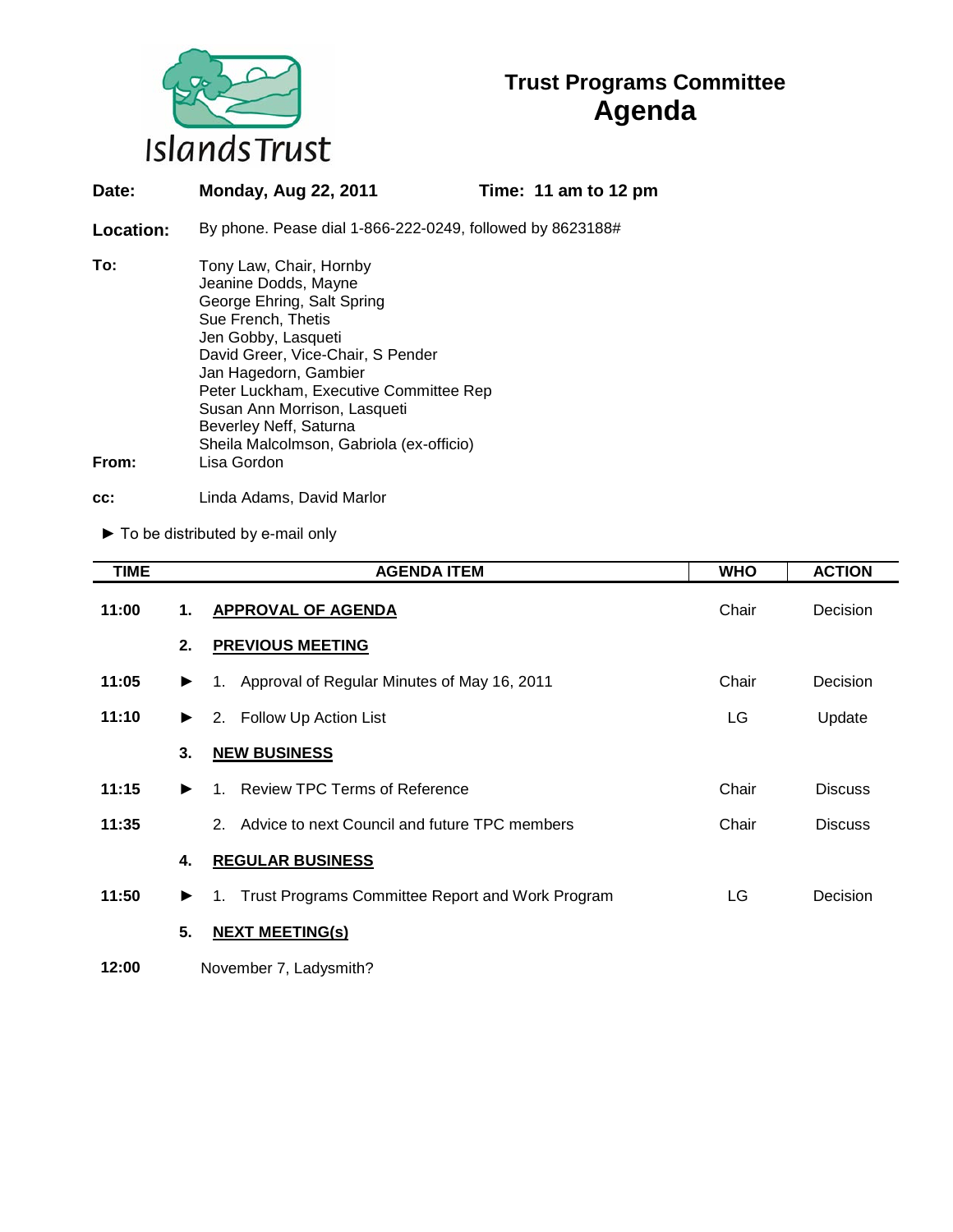#### **ISLANDS TRUST COUNCIL TRUST PROGRAMS COMMITTEE**

#### **DRAFT MINUTES OF May 16, 2011 LADYSMITH B.C.**

**Present:** Committee Members<br>
George Ehring, Salt Spring **State Committee Members**<br>
Lisa Gordon, TAS Director George Ehring, Salt Spring<br>Jen Gobby, Lasqueti Clare Frater, Policy Analyst David Greer, S. Pender (Vice-Chair, TPC) (by phone) Jan Hagedorn, Gambier (by phone) Tony Law, Hornby (Chair, TPC) Peter Luckham, Thetis (EC Rep) Susan Ann Morrison, Lasqueti Sheila Malcolmson, Gabriola (ex officio) Beverley Neff, Saturna

#### **Absent: Committee Members**

Jeanine Dodds, Mayne Sue French, Thetis

The meeting was called to order at 11:08 a.m.

#### **1. APPROVAL OF THE AGENDA**

By unanimous consent, the agenda amended to note that item 3.4 did not have a briefing provided. By unanimous consent, the agenda was approved as amended.

#### **2. PREVIOUS MEETING**

#### **2.1 Approval of Regular Minutes of February 14, 2011**

#### *It was Moved and Seconded that the Regular Minutes of February 14, 2011 be adopted as amended.*

#### **CARRIED**

### **2.2 Follow Up Action List**

Lisa Gordon reported on the Follow-Up Action List items and gave a brief outline of tasks underway, some of which were assigned by other committees. After some discussion, by unanimous consent, the Follow Up Action List was amended to include only the items arising from the committee's decisions.

Trustee Hagedorn inquired about the status of the expansion of the Natural Area Protection Tax Exemption Program (NAPTEP) to the Greater Vancouver Regional District (GVRD). Staff explained that a presentation to Bowen Island Municipality and to the GVRD Board is proposed for this summer. Staff explained that expansion of NAPTEP to Bowen Island and Gambier Island Local Trust Area associated islands would ideally be proposed to the GVRD Board at the same time. If for some reason, Bowen Island Municipality delays its decision about participation in NAPTEP, there could be a separate presentation to the GVRD Board for only the associated islands. Staff further explained that discussions on Bowen Island about NAPTEP will need to take into account their municipal tax structure and that NAPTEP will have a higher property tax impact for Bowen Island landowners.

### **3. COUNCIL REFERRALS**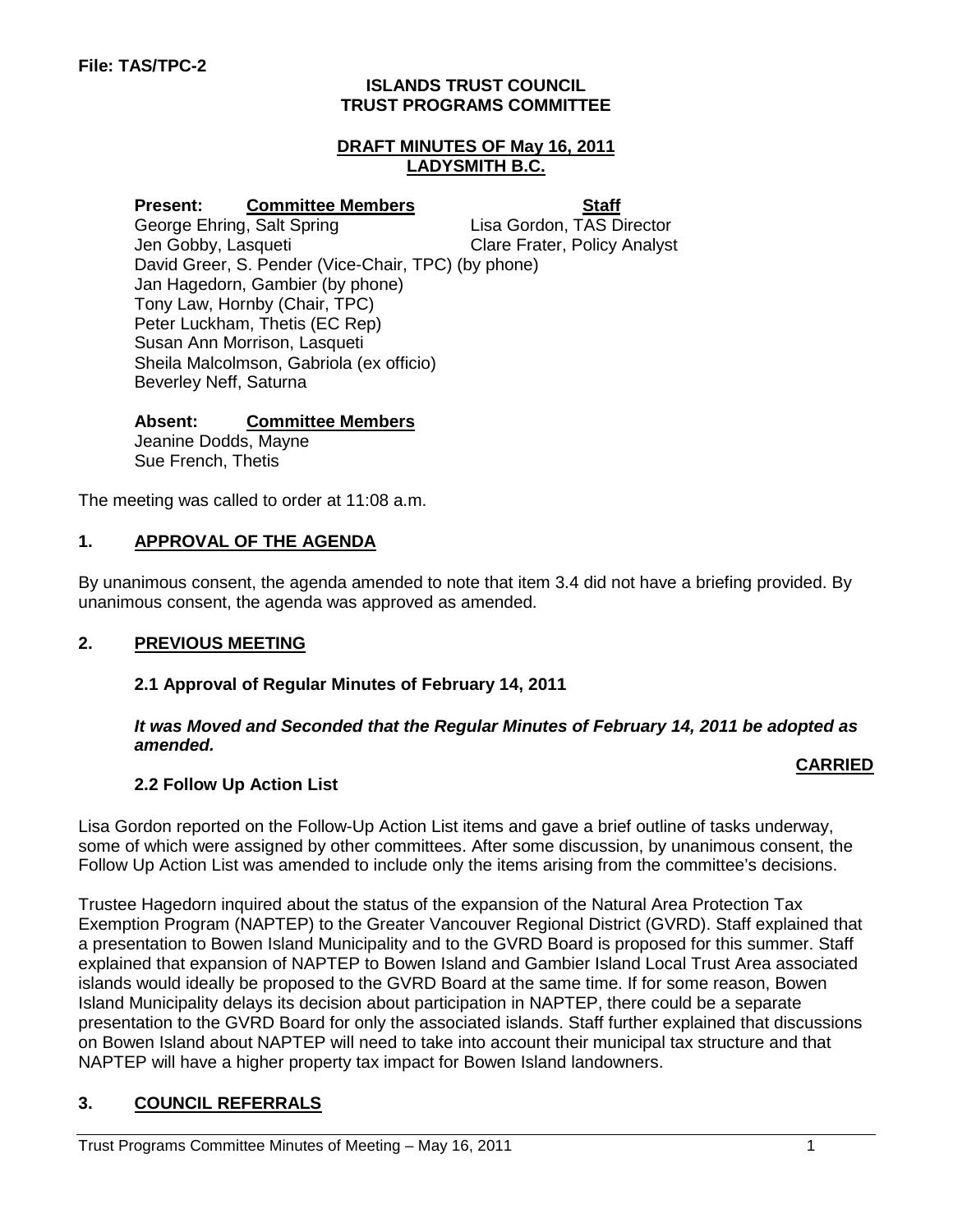### **3.1 Policy Statement Task Force final report**

Trustee Law provided an overview of the task force's work and staff explained that the report was written by trustees and assembled by staff. Committee members expressed their appreciation to members of the task force and to staff for their work on the report. Committee members discussed that TPC has not been leading a topic review inventory process annually as required by the *Policy Statement Topic Review Framework* policy, and that the committee should either start an annual inventory review process or ask Trust Council to amend the policy. The committee also discussed that Trust Council may wish to take a fresh approach to the Policy Statement resulting in a complete re-write instead of trying to edit the current document. Committee members provided suggested small edits to the document.

#### *It was Moved and Seconded that the Trust Programs Committee forward the Policy Statement Assessment Task Force briefing and final report of May 9, 2011 to Trust Council.*

#### **CARRIED**

#### **3.2 Indicator Program – economic dependencies report**

Staff explained that the report was written by a contractor as neither Islands Trust staff nor BC Stats staff had sufficient expertise. Trustees discussed that it would be useful to be able to compare the results in the report with other rural communities. Trustees expressed concern that the results in the report may not be accurate (e.g. the low tourism incomes on Denman and Hornby islands). Staff explained that the information in the report is based on 2006 Census data and the timing of completion rates of the Census may have influenced the results.

The committee requested the following changes to the briefing before it is presented to Trust Council: remove details about the contract tendering process; include information on how trustees and Islands Trust will use the report and describe the next steps for use of the report. The committee also requested that staff add a link in the report to the economic dependency information produced for the 2006 Tourism Forum; remove reference on front cover to lack of staff capacity; and explain data limitations more clearly.

#### *It was Moved and Seconded that the Trust Programs Committee direct staff to amend the briefing on the economic dependencies report as discussed and forward the amended briefing and the report to Trust Council.*

#### **CARRIED**

*It was Moved and Seconded that the Trust Programs Committee request the Executive Committee to consider a communications strategy for the release of the economic dependencies report before the Trust Council package is released.*

#### **CARRIED**

### **3.3 Community Stewardship Awards – In Camera**

At 12:45 p.m.:

*It was Moved and Seconded that the meeting be closed to the public subject to Section*  90(1)(b) of the Community Charter in order to consider matters related to personal *information about an identifiable individual who is being considered for a municipal award or honour, and that the following individuals be invited to remain in the meeting: Lisa Gordon and Clare Frater.*

#### **CARRIED**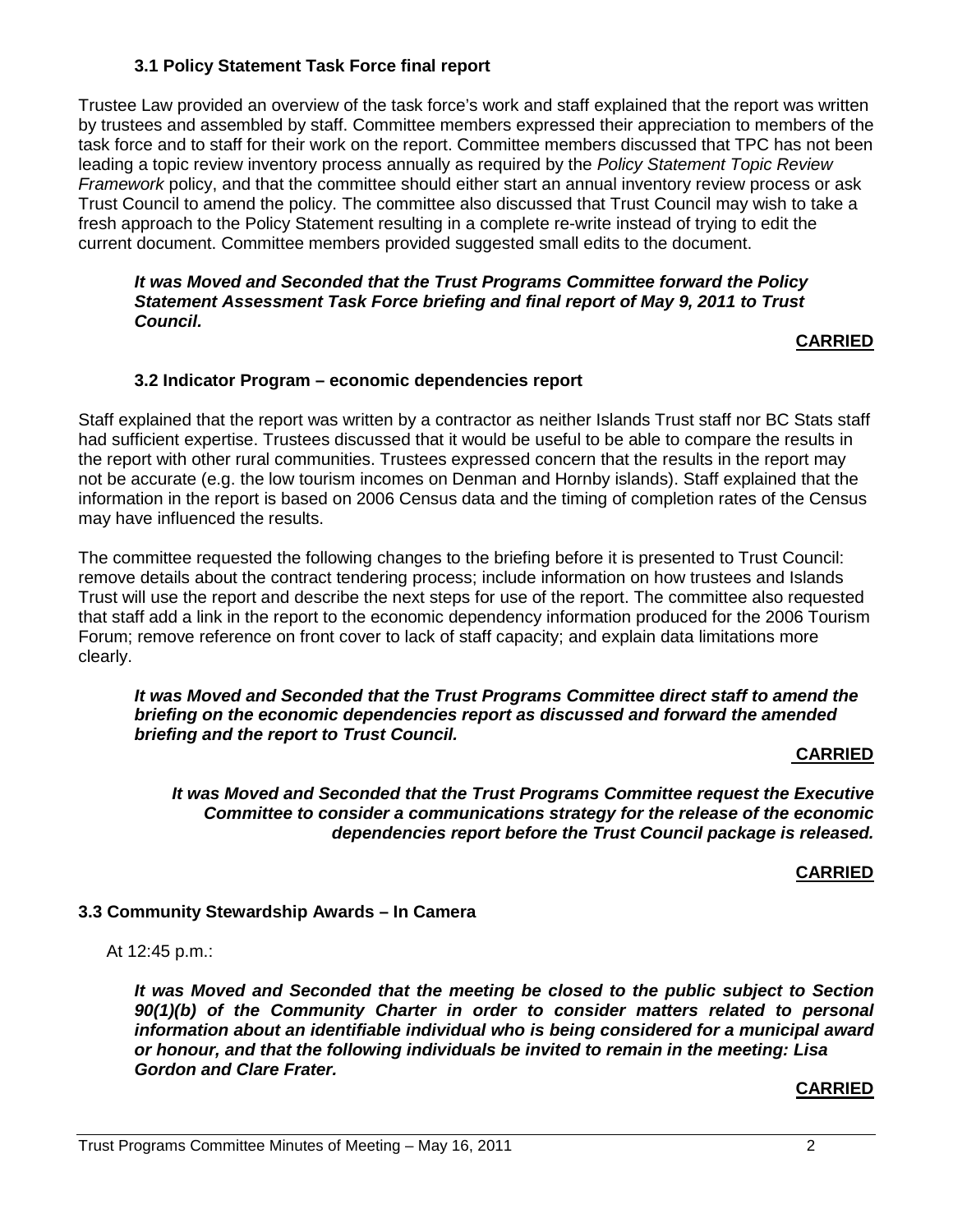The meeting was re-opened to the public at 1:30 p.m. Trustee Morrison had left the meeting at 1:25 p.m.

The committee discussed that they would like to see all Community Stewardship Award nominees profiled in e-news throughout the year, and in other ways as appropriate.

#### **3.4 Indicator Program – draft methodologies for in-house indicators**

Staff explained that TAS staff and the GIS Coordinator have encountered numerous challenges while working on indicator methodologies. Staff explained that the farmland indicators were reported as part of the food security report. TPC members discussed that they did not support establishing indicators with unreliable baseline data (e.g. km of roads). TPC members did support staff efforts to develop an indicator for residential properties that indicates what percentage of land titles are held by residents of the local trust area, especially showing residency of waterfront properties, to support the Greenshores-for-homes project. The committee members discussed that information on building starts is useful for annual Trust Council budget estimates and might be a useful indicator in the Indicator Program. The committee also discussed that an indicator tracking destruction of natural ecosystems by land-clearing could also be useful. Staff explained that work will continue to develop draft indicators with a possible briefing planned for the committee's meeting in August 2011.

### **4. REGULAR BUSINESS**

#### **4.1 TPC Committee Report and Work Program**

Lisa Gordon presented the Trust Programs Committee work program report. The committee decided to amend the report by removing work items for which the committee does not have continuing responsibility.

*It was Moved and Seconded that the Trust Programs Committee amend its work program by making the advocacy program the first priority, climate change the second priority, the Indicator Program the third priority, and by deleting all but the First Nations protocol and vacant Crown land items on the continuing items list.*

**CARRIED**

*It was Moved and Seconded that the Trust Programs Committee forward its work program to Trust Council as amended*

#### **CARRIED**

### **5. NEXT MEETING**

The next meeting time was approved as follows: Monday, August 22, 2011 from 11 a.m. to 3 p.m. at the Town Hall in Ladysmith.

The meeting was adjourned at 2:20 p.m.

Clare Frater **Tony Law** Recorder **Chair** 

\_\_\_\_\_\_\_\_\_\_\_\_\_\_\_\_\_\_\_\_\_\_\_\_\_\_\_\_\_\_ \_\_\_\_\_\_\_\_\_\_\_\_\_\_\_\_\_\_\_\_\_ \_\_\_\_\_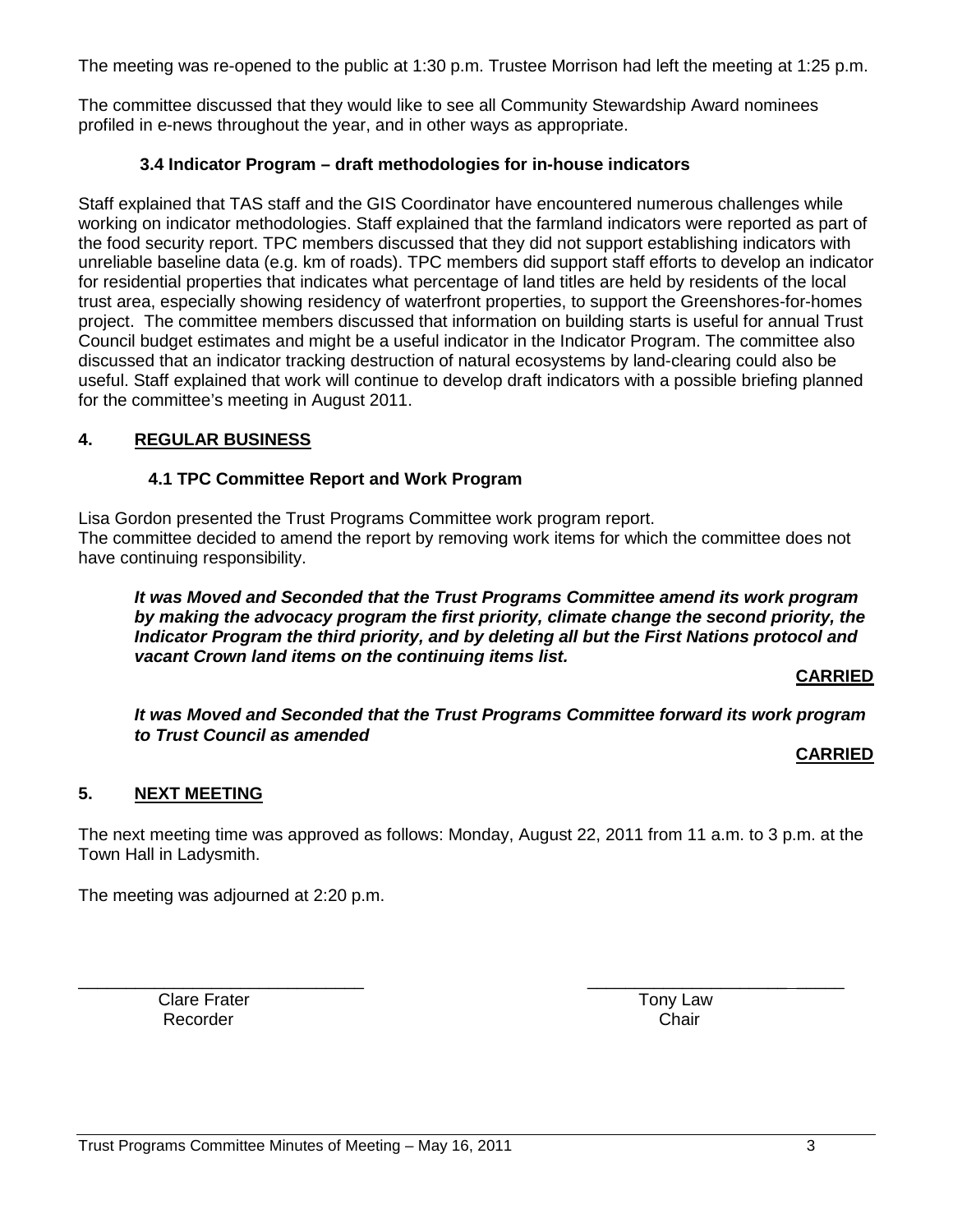### **TRUST PROGRAMS COMMITTEE FOLLOW UP ACTION LIST**

| Meeting Date: August 22, 2011<br>Updated: August 16, 2011                                                                                                            | <b>File: TAS/TPC-3</b>      |                          |                                 |
|----------------------------------------------------------------------------------------------------------------------------------------------------------------------|-----------------------------|--------------------------|---------------------------------|
| <b>ACTIVITIES</b>                                                                                                                                                    | <b>FROM</b>                 | <b>TO</b>                | <b>TARGET</b>                   |
| <b>TOP PRIORITY ITEMS</b>                                                                                                                                            |                             |                          |                                 |
| 1. Advocacy Program<br>Draft new advocacy policy<br>Update legislative monitoring report (bi-annual)<br>$\bullet$<br>Implement marine advocacy strategy<br>$\bullet$ | LG/CF<br><b>CF</b><br>LG/CF | EC/TC<br>EC/TC<br>TPC/EC | Feb 2012<br>Feb 2012<br>Ongoing |
| 2. Climate Change<br>Mitigation: Draft policy on purchasing carbon                                                                                                   | TPC / FPC                   | <b>TC</b>                | Dec 2011                        |
| offsets (Sept 2011)<br>Mitigation: Comply with UBCM Climate Charter<br>$\bullet$<br>(May 2012)                                                                       | LG/CF/DM                    | <b>TPC/FPC</b>           | 2012                            |
| Adaptation: Continue to seek information about<br>$\bullet$<br>impacts on Trust Area - e.g. shoreline vulnerability<br>mapping (2011-2012)                           | LG/CF/DM                    | <b>TPC/LPC</b>           | 2012                            |
| 3. Indicator Program<br>Research other high priority indicators                                                                                                      | <b>CF</b>                   | <b>TPC</b>               | Ongoing                         |
| <b>CONTINUING ITEMS</b>                                                                                                                                              |                             |                          |                                 |
| <b>First Nations Protocol</b><br>Hire contractor to advise on Trust-wide strategy                                                                                    | LA/LG                       | EC/TC                    | 2011                            |
| <b>Vacant Crown Land Profiles</b><br>Bowen Island Vacant Crown Land Profile - edits<br>$\bullet$<br>pending Parks Canada proposal                                    | LG                          | <b>BIM/TPC</b>           | 2011                            |
| Gambier LTC Vacant Crown Land Profiles - consider<br>$\bullet$<br><b>Gambier LTC request</b>                                                                         | LG                          | <b>TPC</b>               | 2011                            |
| Balenas-Winchelsea Vacant Crown Land Profiles<br>$\bullet$                                                                                                           | LG                          | <b>TFB</b>               | On hold                         |
| <b>Monitoring Agreements</b><br>Update charts, review obsolete agreements and,<br>identify which agreements are most important.                                      | LG                          | <b>TPC</b>               | On hold                         |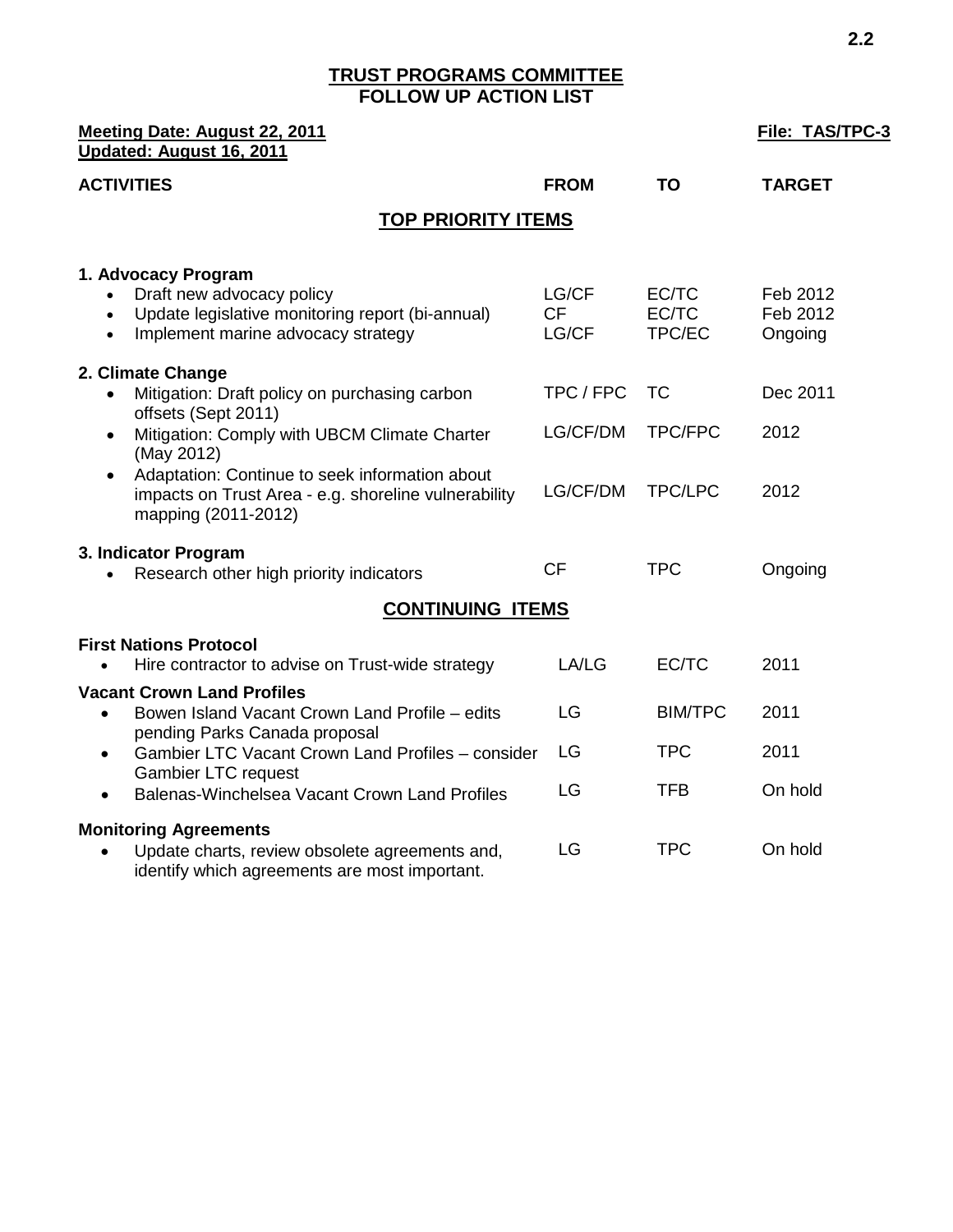# **2.3.iv. Policy**

# **TRUST PROGRAMS COMMITTEE TERMS OF REFERENCE**

Trust Council: June 11, 1994 (Amended: March 6, 1998, December 8, 2000 and March 7, 2003)

# **A: PURPOSE:**

1. To outline the Trust Programs Committee's role in providing policy and planning advice to Islands Trust Council as one of three standing committees of Trust Council. (see 2.3.i. Attachment 1)

# **B: REFERENCES:**

1. Policy Manual: Council Committee System Policy (2.3.i.)

# **C: POLICY:**

- **1. The Trust Programs Committee provides advice to the Islands Trust Council and management by:**
- 1.1. Identifying and reporting to Council on emerging issues related to the Committee's areas of responsibility for Trust Council direction;
- 1.2. Maintaining a committee work program to manage committee initiatives and Council referrals for quarterly review by Trust Council;
- 1.3. Developing guidelines, policies and models for use by staff and local trust committees and/or Trust Council as requested by Trust Council;
- 1.4. Preparing recommendations for interagency initiatives and feedback on proposed interagency agreements;
- 1.5. Providing input to the continued development and maintenance of a useful research and information system;

# **ISLANDS TRUST POLICY MANUAL**

G:\TAS\TPC\2011 Meetings\August\23IV-POL\_TPC\_terms of reference.doc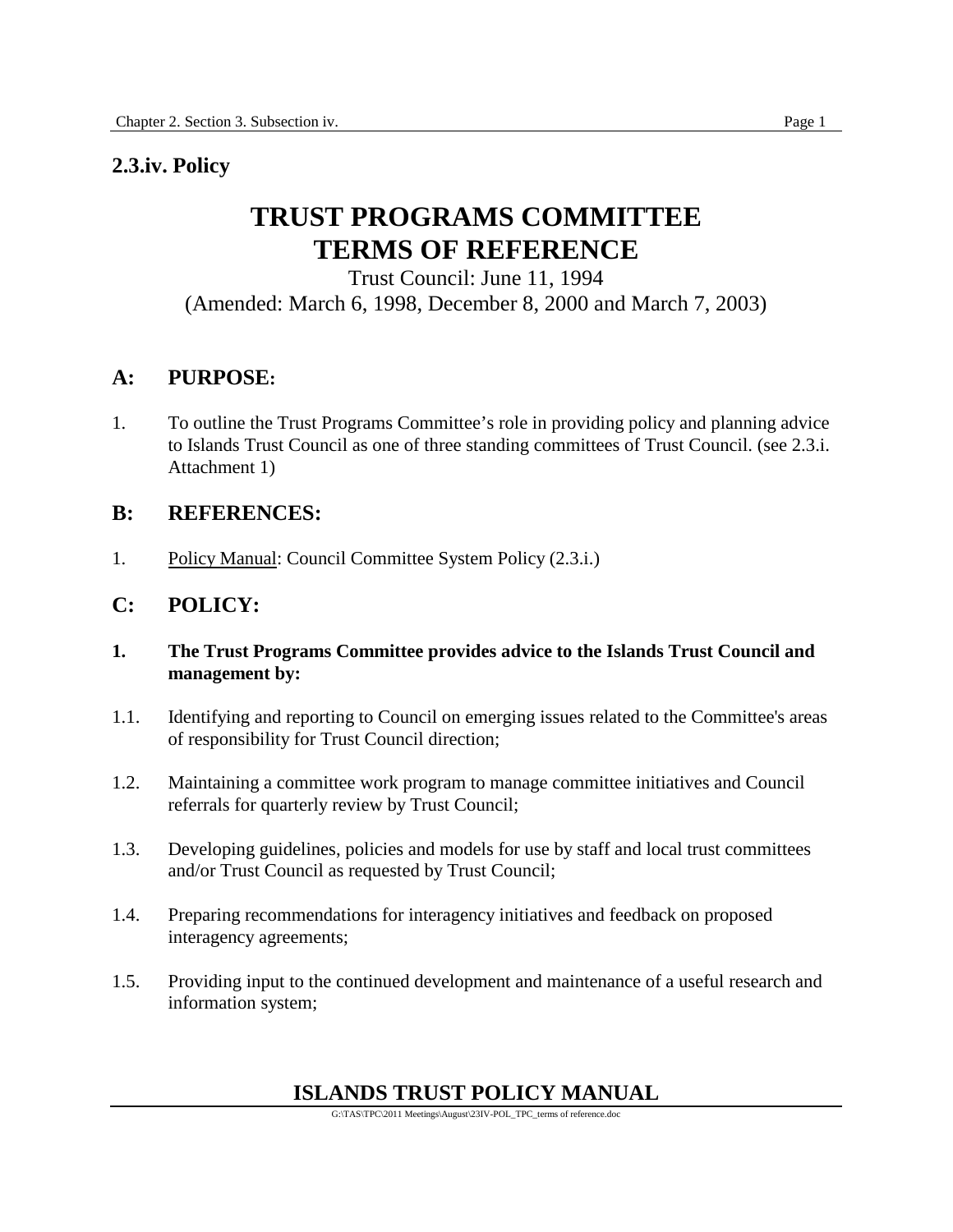- 1.6. Providing recommendations for legislation reform initiatives and feedback on proposed legislative amendments and legislation; and
- 1.7. Maintaining a liaison with the Trust Fund Board.
- **2. The responsibilities stated apply to the following areas:**
- 2.1. **Resource Management** promoting sustainability in the use of natural resources of the Trust Area;
- 2.2. **Land Conservation** promoting protection and preservation of ecosystems throughout the Trust Area;
- 2.3. **Water Management** promoting protection and preservation of groundwater and surface water supply and quality;
- 2.4. **Marine Environment** promoting protection and preservation of coastal, and deep water marine ecosystems;
- 2.5. **Sustainable Communities** promoting liveable communities:
	- with sustainable and viable local economies
	- with housing that accommodates socio-economic diversity
	- with regard for the carrying capacity of supporting island environments;
- 2.6. **Conservation Strategy** developing strategies beyond regulatory tools to achieve the Islands Trust's object; and
- 2.7. **Public Awareness/Education** promoting enhanced public awareness of environmental, economic and social sustainability in island communities and opportunities for their improvement.

# **ISLANDS TRUST POLICY MANUAL**